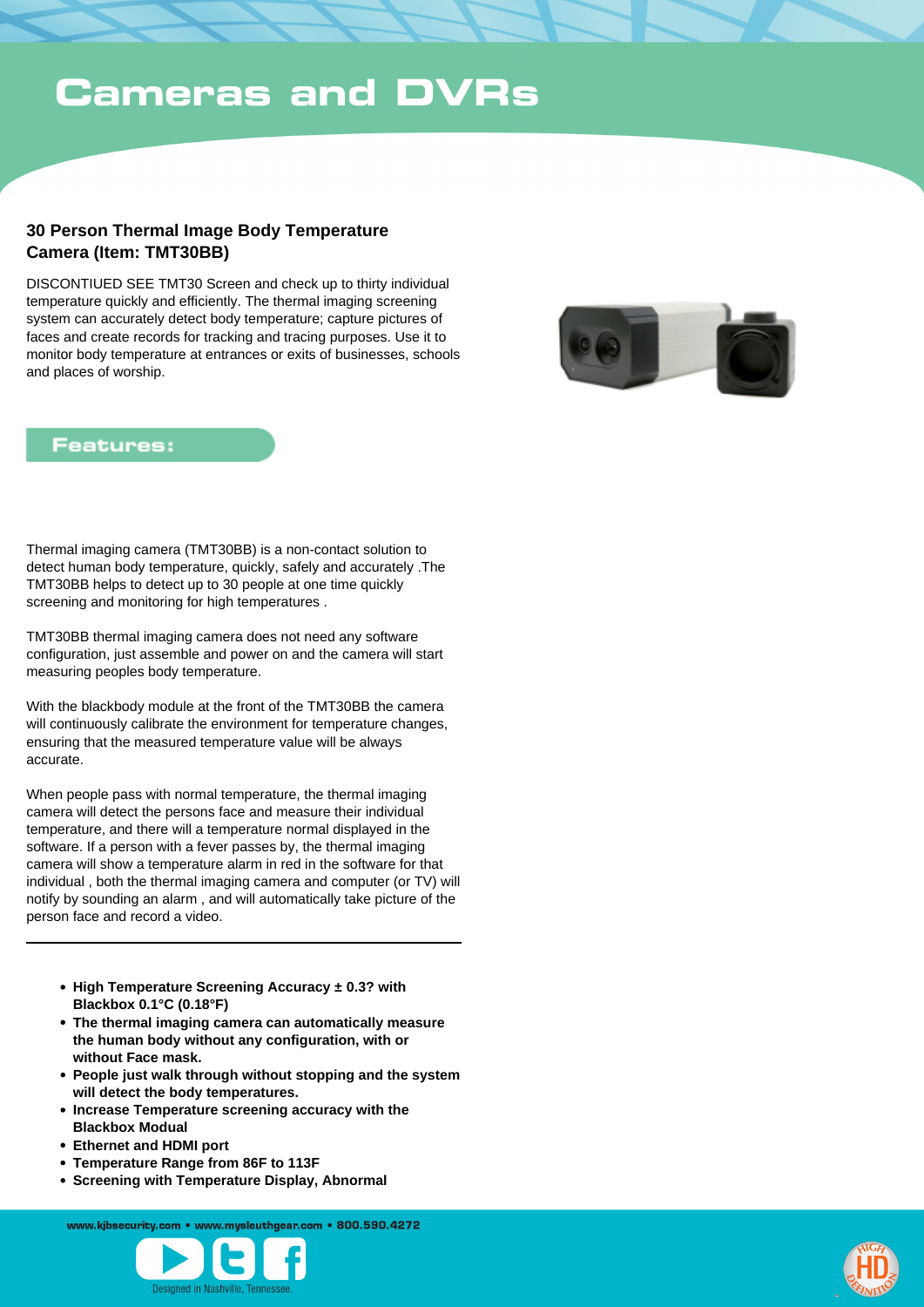**Temperature Warning and Recording**

- **Lower Cost and Infection Risk at your workplace**
- **Screening and detection automatically reduces operating cost and manpower required and decreases cross infection**
- **Interface: Power 12 V|Network RJ45|HDMI|Alarm out|USB 2.0|**
- **Saves to Local drive or USB flash drive**
- **To view and monitor use the Web interface (internet Explorer only) or download software or the HDMI for TV veiwing**
- **•** Tripod included

Use at entrances or exits, from small retail stores to highly populated crowds.

#### **Returns and Refunds**

To be eligible for a return, your item must be unused in its original unopened packaging and returned within 14 Days from date of sale. If 14 days have gone by since your purchase, unfortunately, we cannot offer you a refund or exchange. Due to health and safety precautions, used items CANNOT be returned for exchange or refund.

#### **Exchanges (if applicable)**

We only replace items if they are defective or damaged during shipping. If you need to return to exchange for the same item contact Customer Support. All returns are subject to final inspection upon receipt

This device is not intended for use in the diagnosis of any disease or other conditions or in the cure, mitigation, treatment, or prevention of any disease\*

**30 person camera video**

www.kibsecurity.com • www.mysleuthgear.com • 800.590.4272



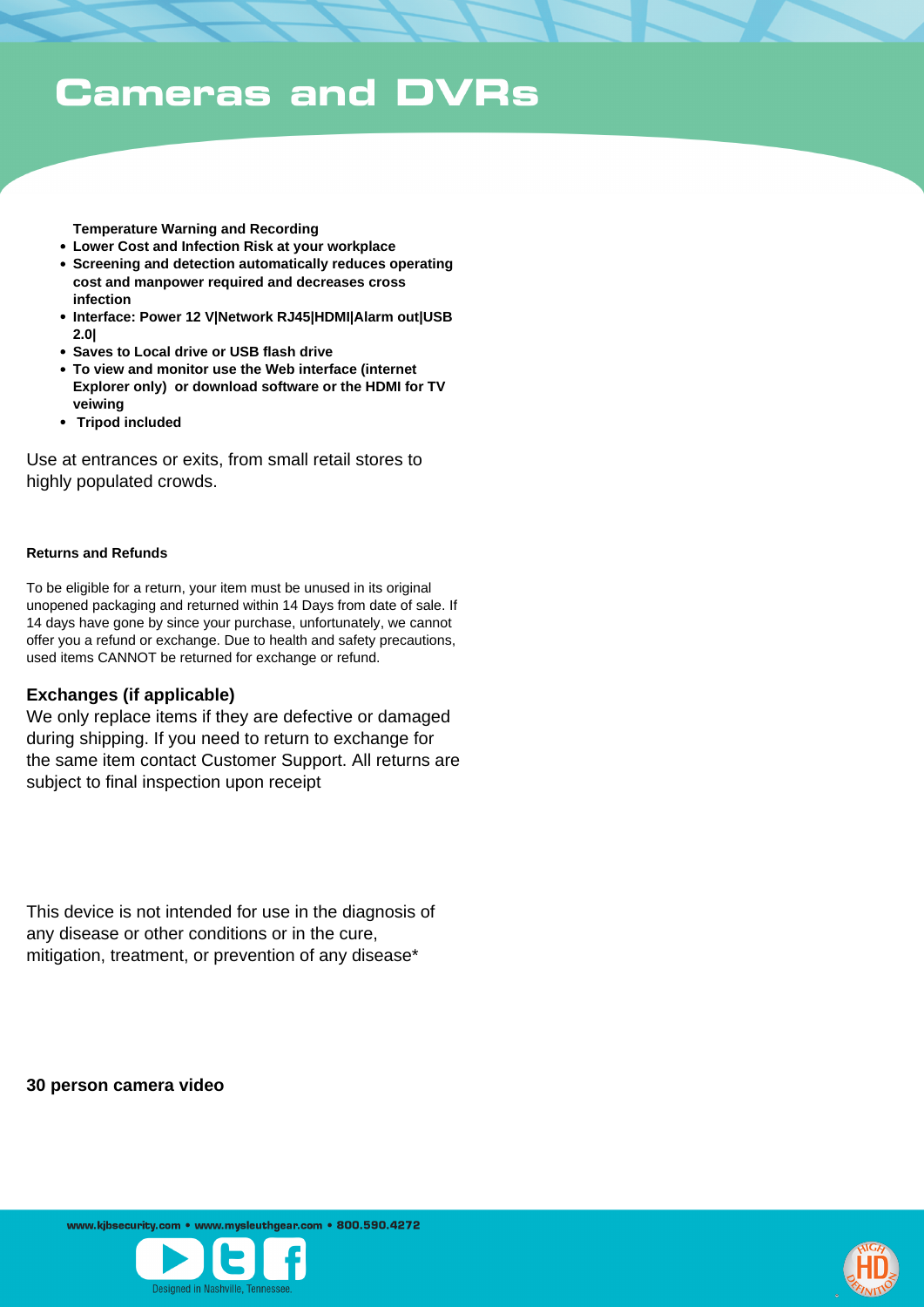www.kjbsecurity.com • www.mysleuthgear.com • 800.590.4272